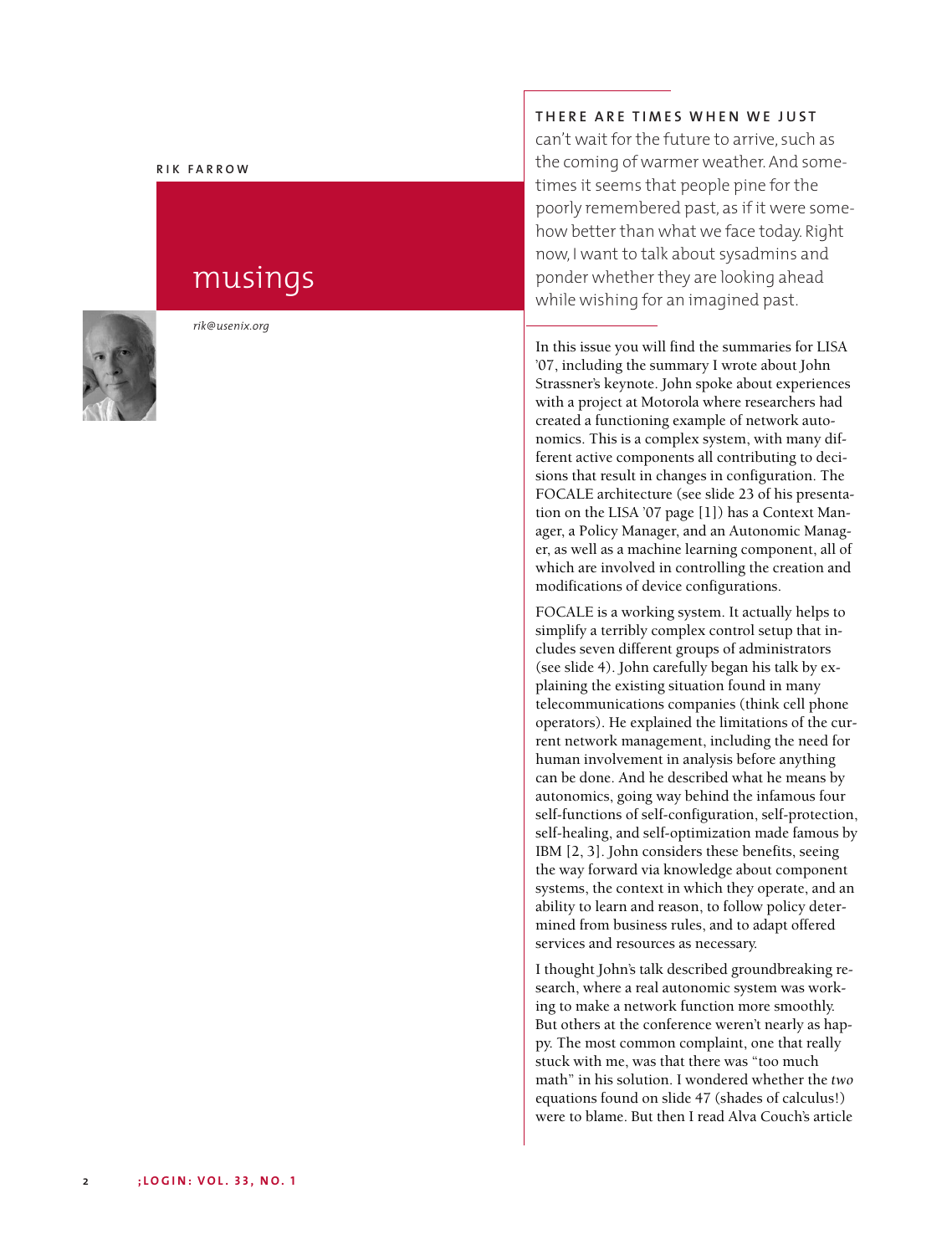(page 12) and realized that perhaps the real problem was something completely different. The real problem has to do with two things: a mindset, and being stuck in the past.

# **The Mindset**

Alva Couch explains something I have had difficulty understanding since I first encountered the concept, way back when I was a college student. I found languages such as FORTRAN and ALGOL easy to comprehend, but LISP and APL unpleasant to use. I've recently learned that there is a "semantic wall" between these two languages, to borrow from Alva. Using a more modern example, the C language is bottom-up, or imperative. You write a sequence of commands, and they are executed in order. Functional programming languages, such as LISP or Haskell, work top-down, where the entire program is a single expression. In a functional language, the expression describes the desired result without specifying how the result is derived.

Now consider how system administration gets accomplished today. Someone requests a change to a service, and sysadmins go about changing the configuration, an imperative operation. If something breaks, the sysadmins set about uncovering the cause of the problem and adjusting the configuration to solve the problem—again, a bottom-up approach.

What John Strassner, and Alva Couch, suggest requires a mindset that is very different. Instead of acting imperatively, getting right into the nitty-gritty of configuration editing, autonomics requires a more functional, topdown approach. I believe that a lot of sysadmins will find this approach inimical to the way they have carried out their duties for their entire working careers.

And thus the past, in which we do things the way they have always been done, becomes an obstacle to a future where some things will need to be done differently. We are really not that different from people riding horsedrawn carriages in 1907 complaining about the noisy and dangerous horseless carriages.

Autonomic computing does not mean the end of understanding and editing configuration files. It will mean that this task will consume less of the sysadmin's working day. I expect autonomics, in some form, will evolve, regardless of kicking, screaming, and temper tantrums or editorializing against its adoption. And the people who develop autonomics may not be sysadmins but researchers willing to take a top-down, instead of a bottom-up, approach.

So times change: either the world becomes more complicated, or it appears more complicated because it now works differently. Remember, there are still many people living in developed countries who do not use electronic communication such as email, IM, and text messaging. Don't get left behind.

## **The Lineup**

I had often wondered about anycasting, so I contacted ISC and found Joe Abley willing and able to describe the pros, cons, and sheer aggravation surrounding the use of anycasting in IPv4. Anycasting is not a solution that many can use, but I believe you should be aware of it.

Alva Couch follows with his article that examines mindsets, or the semantic wall I also attempted to describe in this editorial. Learning more about the